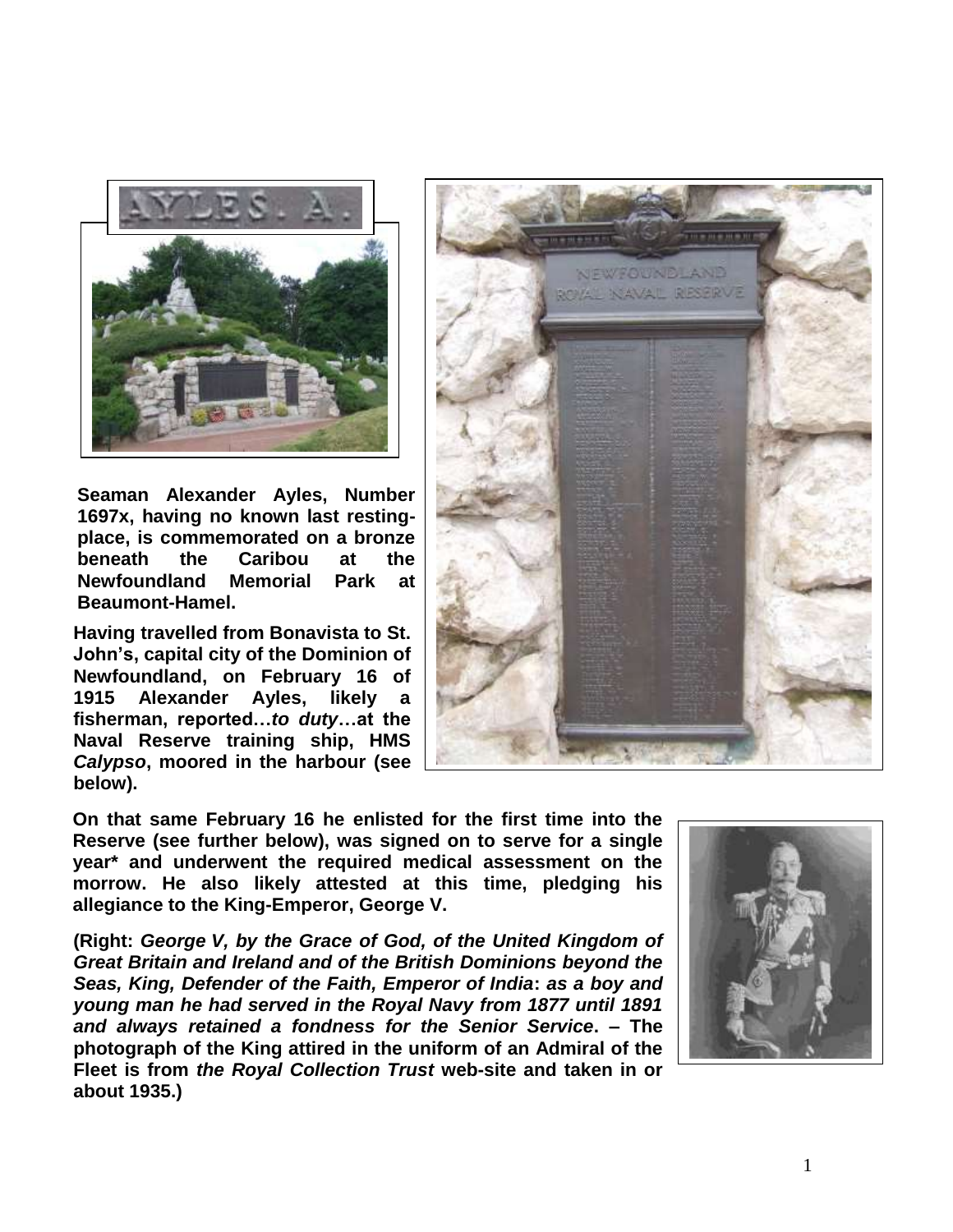*\*At the outset of the War, perhaps because it was felt by the authorities that it would be a conflict of short duration, the recruits enlisted for only a single year. As the War progressed, however, this was obviously going to cause problems and the men were encouraged to re-enlist***.** *Later recruits – as of or about May of 1916 - signed on for the 'Duration' at the time of their original enlistment.*



**(Right above:** *The White Ensign has been flown by the Royal Navy in its present form since about the year 1800 although other naval ensigns had existed for at least two centuries. It consists of a red St. George's Cross – the national flag of England - on a white field with the Union Flag\* in the upper canton.*

*\*The Union Flag is commonly referred to as the 'Union Jack'; this is, in fact, a misnomer since a flag is referred to as a 'Jack' only when flown from the bow of a ship.* 

**Note:** *During the years preceding the Great War the only military force on the Island of Newfoundland – apart from a handful of ill-fated local attempts – was to be the Royal Naval Reserve (Newfoundland). Even so, it was to be some thirty years after the withdrawal of British troops from the Dominion in 1870 before the Reserve came into being in 1902.* 

*Just fewer than four-hundred men were sought to enroll as seamen – apparently automatically at the rank of Able Seaman - and to present themselves annually in St. John's for five years in order to train for a period of twenty-eight days per annum. Allowed to report at a time of their own choosing, it is perhaps not surprising that these volunteers – mostly fishermen – were to opt to train during the winter months when fishing work was minimal.*

*Expenses were apparently defrayed for the most part by the British (Imperial) Government and an attempt was made to ensure the number of recruits would be kept constantly at a maximum. This practice and policy was then to be continued up until the onset of hostilities some twelve years later.*

*Of course, the purpose of having a reserve force at any time is to provide a trained force ready at any time to serve at a time of need or crisis. Thus in August of 1914, upon the Declaration of War by the government in London, hundreds of those men of the Royal Naval Reserve (Newfoundland) were to make their way to St. John's, from there to take passage overseas to bolster the ranks of the Royal Navy.*

*An elderly vessel, HMS 'Calypso', having become surplus to the Admiralty's needs, had been provided to the Dominion of Newfoundland by the Royal Navy in 1902 for training purposes. After some debate it was eventually decided that she would be permanently moored in the harbour of the capital, her superstructure reduced, and a wooden shelter built on her upper deck to provide training facilities and living quarters for the prospective naval recruits.* 

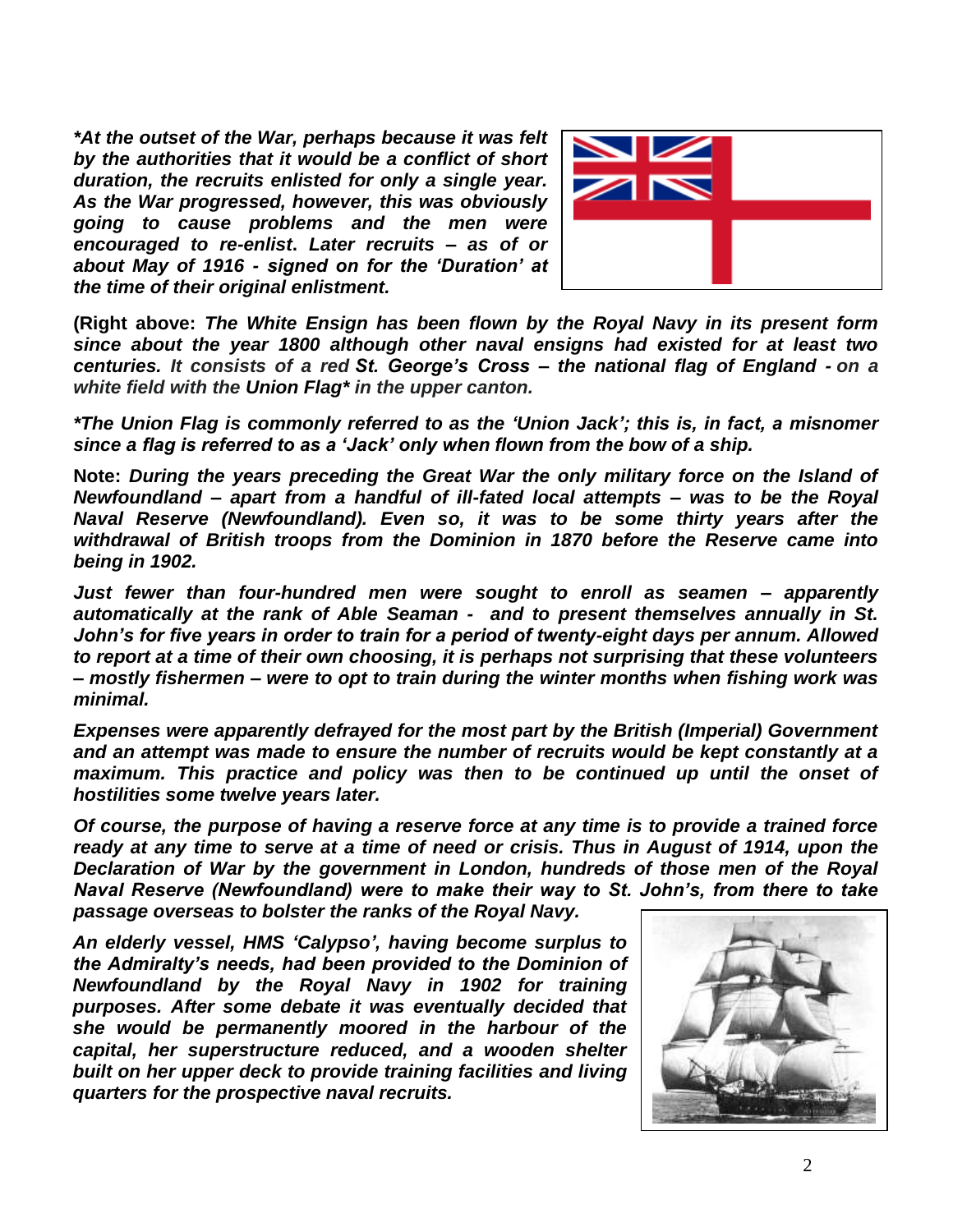**(Preceding page:** *HMS 'Calypso' in full sail. She was to be re-named 'Briton' in 1916 when a new 'Calypso', a modern cruiser, was launched by the Royal Navy***. – Royal Navy photograph from 1898 by courtesy of** *Admiralty House Museum***)**

**Following thirty-two days of training and service in St. John's and by that time having been promoted on March 16 from the rank of Seaman Recruit, Seaman Ayles is recorded as having left St. John's for** *overseas service* **in the United Kingdom on March 20 in the draft of seventy-one reservists which left for Halifax on board the Bowring Brothers' vessel** *Stephano* **with 'D' Company of the Newfoundland Regiment, from there to take ship on the ocean-liner** *Orduña* **for trans-Atlantic passage\*.**

*\*'D' Company of the Newfoundland Regiment was on its way to Scotland to join the Newfoundland contingent already serving there at Edinburgh Castle.*

**(Right above:** *Naval reservists from Newfoundland, during the early days of the Great War, before their departure for the United Kingdom* **- from** *The War Illustrated***)**

**Once having disembarked in the English west-coast port-city of Liverpool it appears that several of the Naval men were posted directly to a ship. Others were ordered to undergo further training at various Royal Navy establishments and thus, likely having journeyed by train, reported to these bases on or about March 30. In the case of Seaman Ayles, the destination was to be** *Victory I* **established in the south-coast port-city of Portsmouth.**

**(Right above:** *The photograph of 'Stephano' sailing through the Narrows of St. John's Harbour is by courtesy of the Provincial Archives***.)**

**(Right above:** *The recently-built 'Orduña' – constructed in 1913-1914 - was requisitioned during the Great War for use as an armed merchant cruiser and also as a troop transport. Involved with the unfortunate Jewish refugees in the 'Voyage of the Damned' affair, the vessel was later also to be used as a troopship and an evacuation transport during the conflict of 1939-1945 before being finally laid up in 1950***. – photograph from the** *Old Ship Picture Galleries* **web-site)**

**\****The Royal Navy had a disciplinary system which in certain ways differed from civil – and even Army – law; but for it to be employed, a sailor had to be attached to a ship. While at sea, of course, this posed no problem, but when a sailor was performing duties on land that were not associated directly to a particular ship he still had to be held accountable for any untoward behaviour.*

**(continued)**



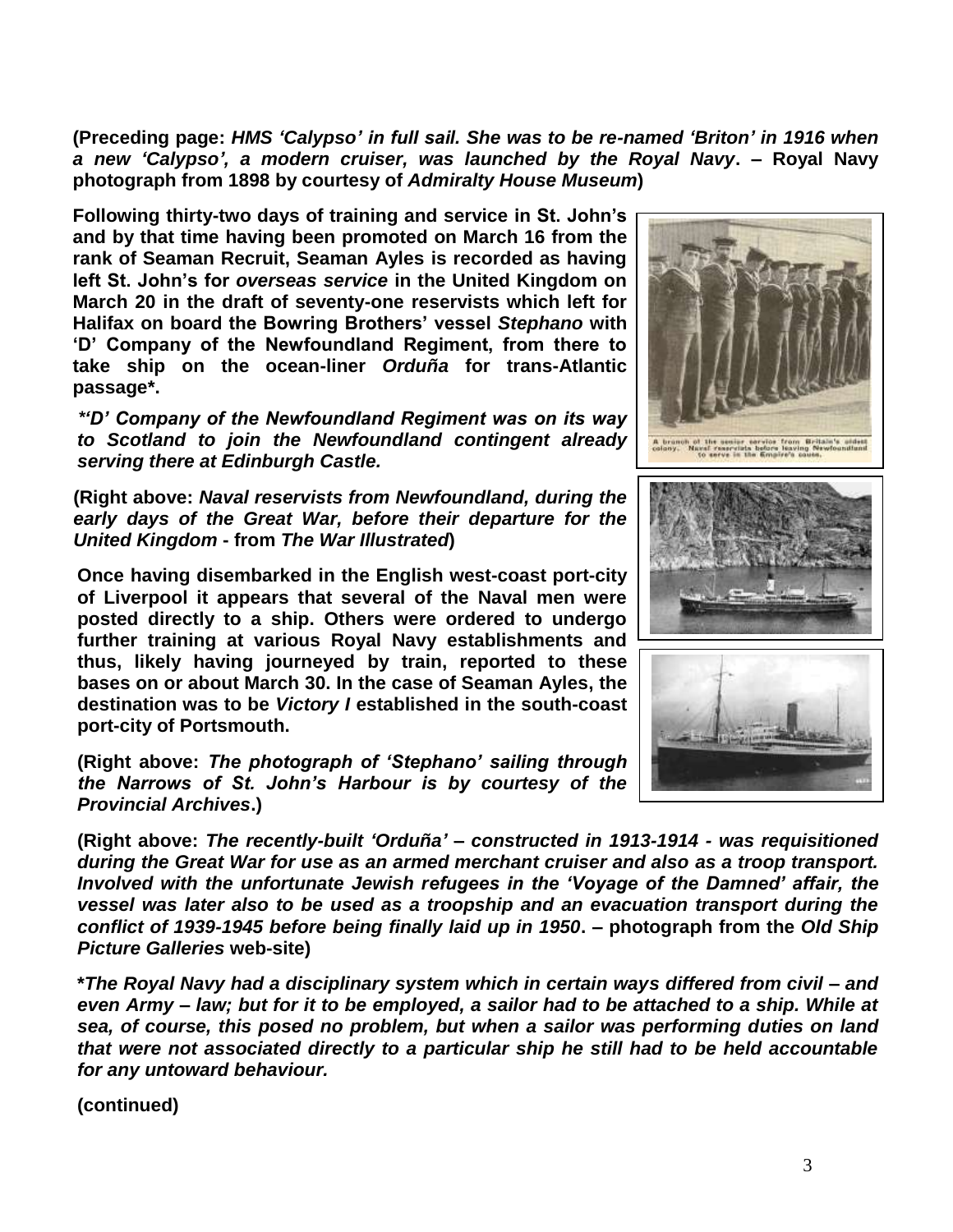*The Navy's training establishments were for the most part on land: Devonport (although apparently it was only a shore-base during the Great War), Chatham, and Portsmouth for example, were land bases for many thousands of naval personnel, some of who were permanently stationed there. Thus the practice became to base an elderly or even obsolete ship in the nearby port to be, nominally, the vessel to which this personnel was to be attached. This appears to have been the procedure for the large number of shore bases organized around the coast of the United Kingdom during the Great War.*

*Thus, HMS 'Victory', the base to which Seaman Ayles had been ordered after his arrival in the United Kingdom from Newfoundland, was not only all the buildings and facilities on shore, but also HMS 'Victory' the warship, the vessel from which Admiral Nelson had directed the Battle of Trafalgar – although the ship's illustrious history is not limited to that one single incident.*

*It was also the name which all the sailors attached to HMS 'Victory' were to have emblazoned on the bands of their caps.*

*Furthermore, these establishments were at times divided into sections: 'Victory I' was where the seamen (as opposed to the engine-room personnel, for example, in 'Victory II') such as Seaman Ayles were to be stationed while awaiting a posting to one of His Majesty's ships.*



**(Right:** *HMS 'Victory' is seen here in dry dock in the southern English naval port-city of Portsmouth where she has been since the late 1920s – photograph from Wikipedia***)**

**Seaman Ayles was to serve at** *Victory I* **from the time of his arrival in the United Kingdom until May 11-12 of 1915. During this period, on or about May 4-5, he was transferred to the above-mentioned** *Victory II* **for a short tem of only six days before being transferred once more, to the** *Trawler Section* **with the rank of Deck Hand.**

**It is not at all clear when he was to join the crew of His Majesty's Trawler** *Semnos***: it was either for those few days' posting to** *Victory II* **or it was upon being ordered dispatched, on May 11-12, 1915, to be attached to** *Attentive III***, the name assigned to the trawler apparently used at the time as a depot ship – like** *Victory* **above - in the port of Dover, and which was responsible for the organization of other vessels of the** *Dover Patrol\** **of which**  *Semnos* **may have been one.**

*\*The coastal town of Dover lies on that part of the English coast which lies closest to France and the port-town of Calais. The Dover Straits, some thirty kilometres wide, allow vessels from the Baltic sea, from northern Europe and from the North Sea to have access to the English Channel – or 'La Manche' as the French call it – and from there the Atlantic Ocean. Today it is the world's second busiest waterway – and it was already critical to British interests at the time of the Great War.*

**(continued)**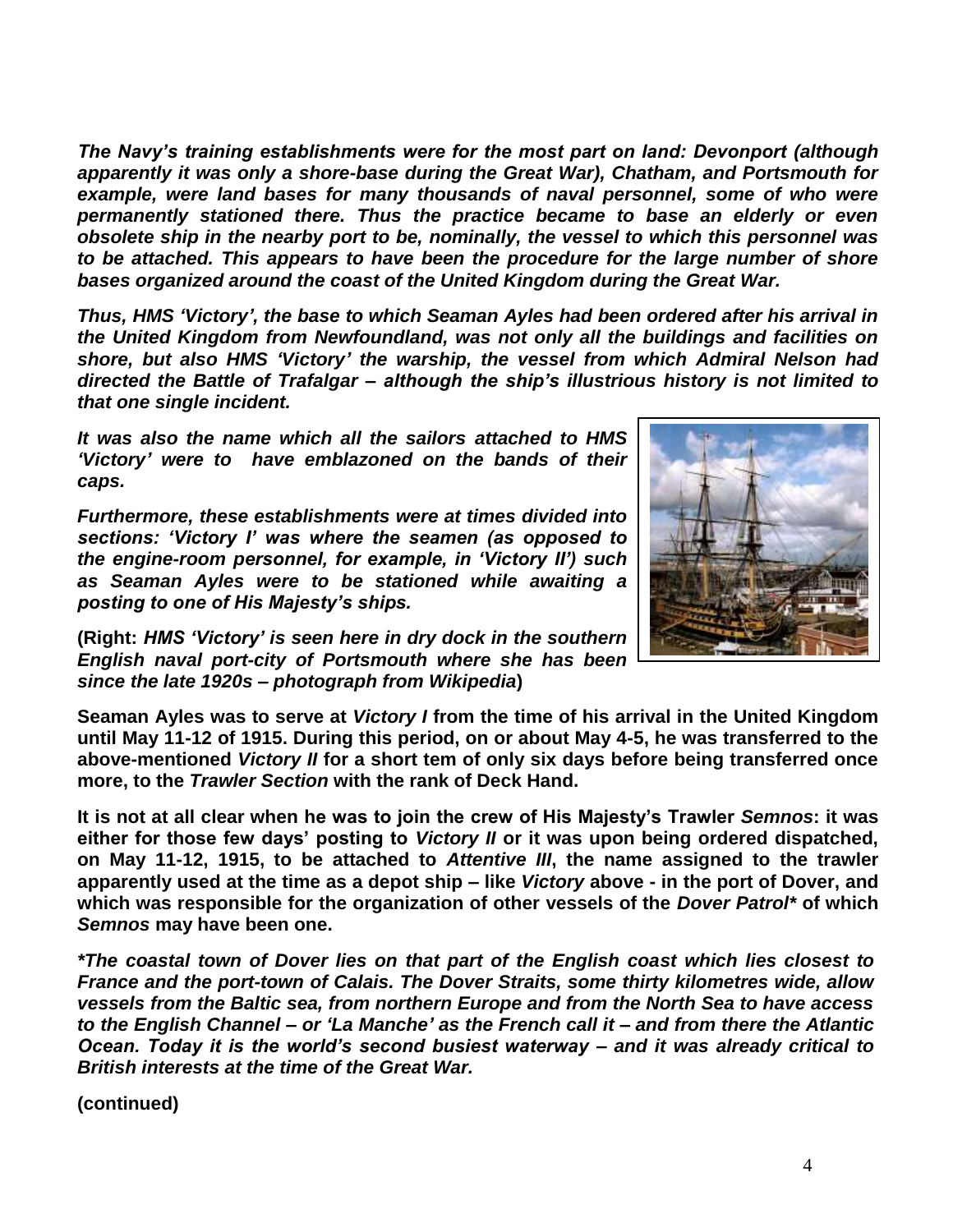**(continued)**

*Even some seventy years prior to that conflict the British had seen fit in the mid-nineteenth century to construct a harbour for commercial, for cross-Channel and for naval reasons. The port of Dover today is the main maritime link between the United Kingdom and the continent – and the more recentlyconstructed Chunnel (Channel Tunnel) passes almost directly underneath it.*

**(Right:** *One of the entrances to the port of Dover as seen from the Dover Straits with, flanking it to the right, the well-known White Cliffs – photograph from 2010***)**

*With the Germans having occupied a part of the Belgian coast almost opposite Dover and with a goodly number of British vessels, both commercial and naval – to which should be added the troop transports which from there and from nearby Folkestone were, by the end of the War, to have carried some five million troops across to the Western Front – using the aforementioned waterway, the British created the Dover Patrol.*

*The biggest fear was that the Germans would employ U-boats and torpedo-boats based on the Belgian coast to attack British shipping, and would also set mines in those waters. In fact they did although it was the mines that were to become the greatest threat to shipping.*

*Thus began the Dover Patrol. In its early days it was a motley collection of old, even obsolete war-ships, for the most part destroyers, to which was very soon to be added a number of requisitioned and purpose-built small vessels, notably fishing-boats, trawlers and drifters, lightly-armed but capable of mine-sweeping and keeping their German opposite numbers at bay.*

**(Right above:** *Armed trawlers of the Dover Patrol in the harbour at Dover – The undated photograph is from the Imperial War Museum web-site.***)**

*The Dover Patrol rapidly became a large and important entity of Britain's naval defences and vessels from it were to be stationed not only at Dover but at other points around the nearby coast\*. Its base came to be known as HMS 'Attentive'.*

*\*HMS 'Ceto' was another facility at nearby Ramsgate where several Newfoundlanders serving in ships of the Dover Patrol were based.*



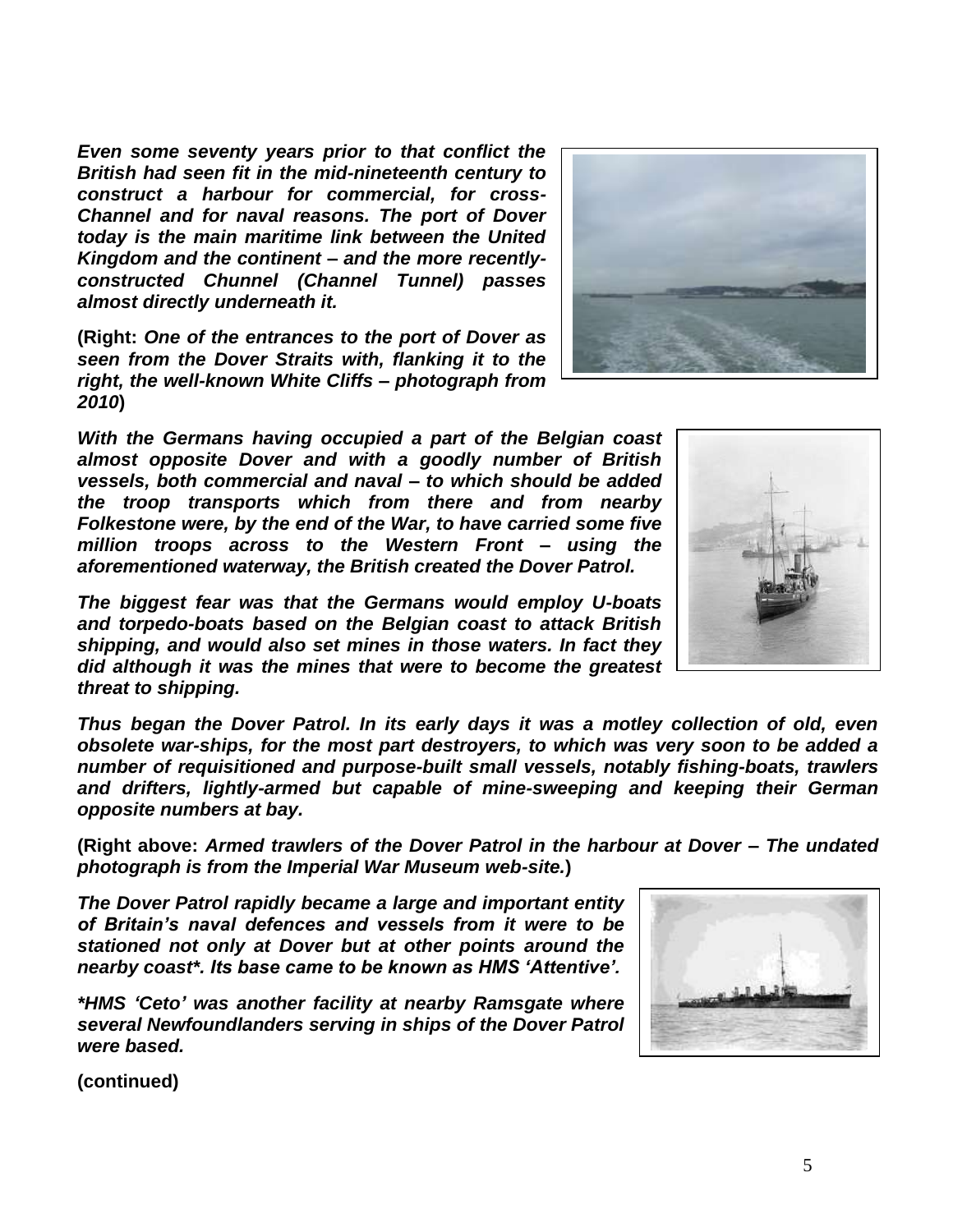**The naval facility at Dover was a bit unique, however, with HMS** *Attentive***, a light cruiser and armed patrol vessel becoming the base's parent ship\* and on January 1, 1916, evolving into** *Attentive***,** *Attentive II* **(land-based office) and** *Attentive III***, the last of these apparently still the above-mentioned cruiser – or the also further above-mentioned trawler - to which Seaman Ayles was to be attached in that month of May of 1915.**

**(Preceding page:** *HMS 'Attentive', seen here at some time prior to the Great War during which she served as a cruiser of the Dover Patrol. The base reportedly was named after she became the parent ship because her Commanding Officer was to become senior officer of the Dover Patrol itself***. – photograph from** *Wikipedia***)**

**What exactly his duties were to be during that posting to** *Attentive III* **does not appear to have been documented on the single page of Seaman Ayles' service record.**

*\*As seen above, the nominal depot ship was a trawler,. (This is all a little complicated and possibly a bit unnecessary for the recounting of Seaman Ayles' story).*

**Neither is to be found among the documents when exactly it was that Seaman (Deck Hand) Ayles reported to** *Semnos* **–** *if* **indeed he did.**

**(Right above:** *The image of a similar vessel, the trawler 'Dagon' in peace-time, is from the maritimearchaeologytrust web-site via Google***.)**

**But if and when he did it was apparently onto** *Semnos***. She was one of the many trawlers requisitioned by the Admiralty, Number 1195, during the** *Great War***. Built in 1914, she was a vessel of two-hundred sixteen tons which had been registered as A. 18 in the Scottish port of Aberdeen. Having been re-fitted and armed with a single three-pounder gun for wartime work, she came into service in March of 1915 as a minesweeper, a duty which continued until the year 1920\*.** 

**(Right:** *Minelaying from a German surface vessel during the Great War: these were for the most part contact mines. Uboats were also used for this purpose* **– from the** *NavWeap***s web-site)**

*\*Some twenty years later she played the same role during the Second World War***.**

**Seaman (Deck Hand) Ayles may have served on** *Semnos* **for some or all of the period from May 12 to June 30 of that year, 1915.**

**He was then ordered to report to** *Vivid II***, or more likely to the naval holding-barracks which were part of the Royal Naval facility and establishment on the English south coast at Plymouth-Devonport where seamen were to await the summons…***to duty***…on board another of His Majesty's ships.**



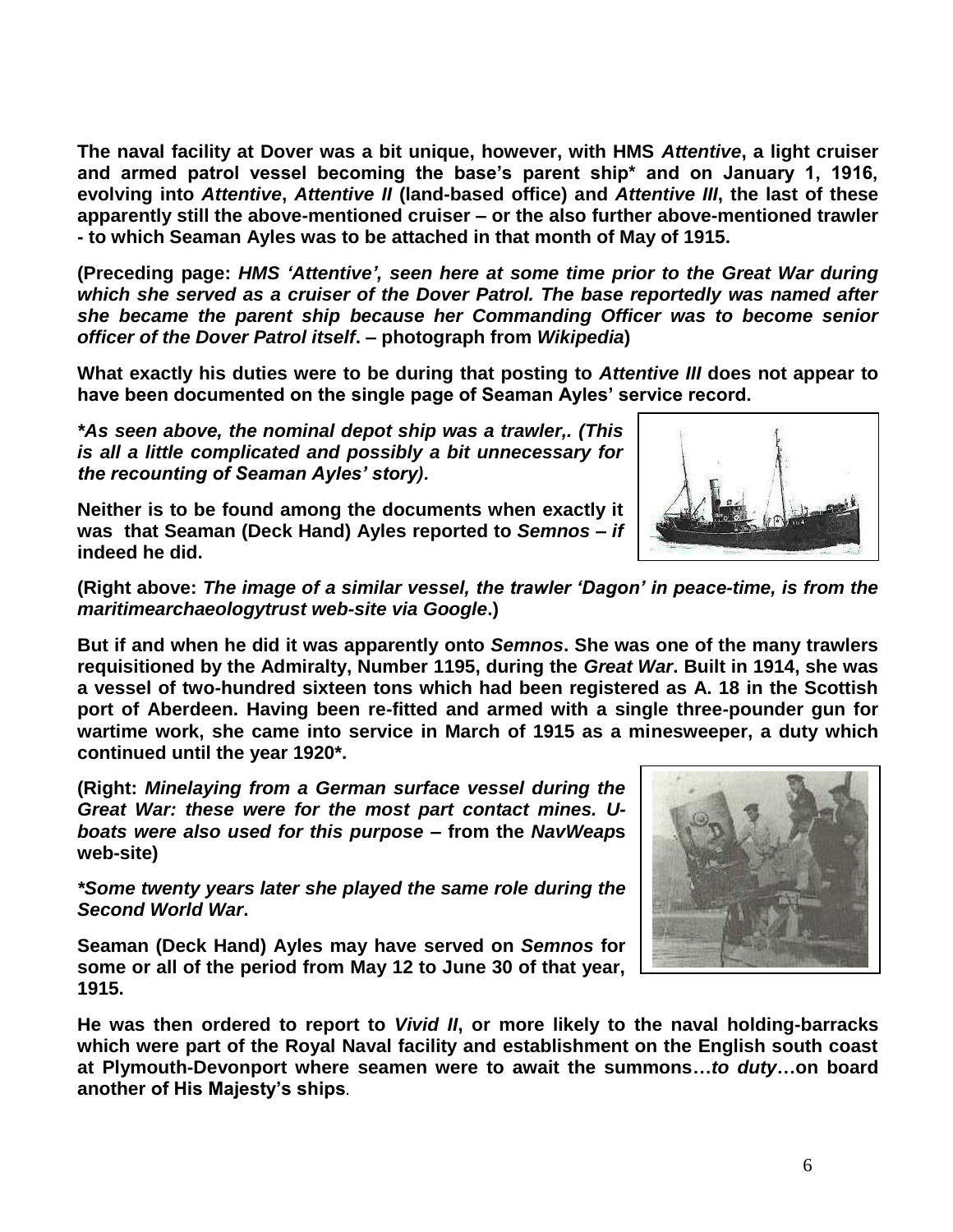**September 7-8, 1915, was to see that moment come for Seaman Ayles when he was to be dispatched to a base whose identity has proved uncertain although the available evidence may suggest that it was HMS** *Colleen* **– which the author will now presume it to have been.**

**As was the case with** *Victory* **at Portsmouth,** *Attentive* **at Dover and with** *Vivid* **at Plymouth-Devonport, there were two** *Colleens***: one was a vessel of that name which was at the time the depot ship and administrative centre for the war-time naval base of the same name, located at Queenstown (today** *Cobh***, pronounced as** *Cove***) on the southern coast of Ireland\*; the other** *Colleen***, of course, was the base itself.**

*\*Ireland at the time of the Great War was a British possession and one of the British Isles. It was to be during the period between the two World Wars that the country became the independent nation that it is today.*

**Queenstown – named as such in 1849 for a visiting Queen Victoria – had already by that time been an important naval base since the Napoleonic Wars and was to remain so during the remainder of the years of British sovereignty. As one might surmise, it lost none of that importance during the years of the** *Great War***.**

**As with most of the other vessels which shared their name with a shore-based establishment –** *Pembroke***,** *Vivid***,** *Ceto* **etc., HMS** *Colleen* **was not to venture out into the perils of the high seas. But there was a number of smaller vessels operating out of Queenstown for whom the depot ship was responsible in such matters as financial expenditure – crew's wages for example - personnel, supplies, armaments et al..**



**(Right above:** *HMS 'Royalist', seen here before becoming HMS 'Colleen', was a hybrid corvette – both sail and steam – built in 1883, and was in many ways similar to HMS 'Calypso' (later 'Briton'), the Newfoundland Royal Naval Reserve training-ship***. – photograph from** *Wikipedia***)**

**It is not recorded in his files whether Seaman Ayles was at any time to work on board the base ship HMS** *Colleen***, but although the exact day once again has gone undocumented, he was on some unspecified date to join the crew of one of those afore-mentioned** *smaller vessels***.** 

**The ship on which Seaman Ayles was to serve during the following fifteen months was His Majesty's Trawler** *Filey* **and that this period was between September 8 of 1915 and December 21 of the following year, 1916.**

*Filey***, like Seaman Ayles' former ship,** *Semnos***, was a steam-trawler, Number 1363, built in 1914 and requisitioned and hired by the Admiralty. A ship of two-hundred twenty-six tons, once re-fitted and armed with a single twelve-pounder gun she was put into service as a patrol vessel in March of 1915.**

*\*During the War, 1456 such vessels were requisitioned from ports around the British Isles and even elsewhere; two-hundred sixty-four of them were to be lost.*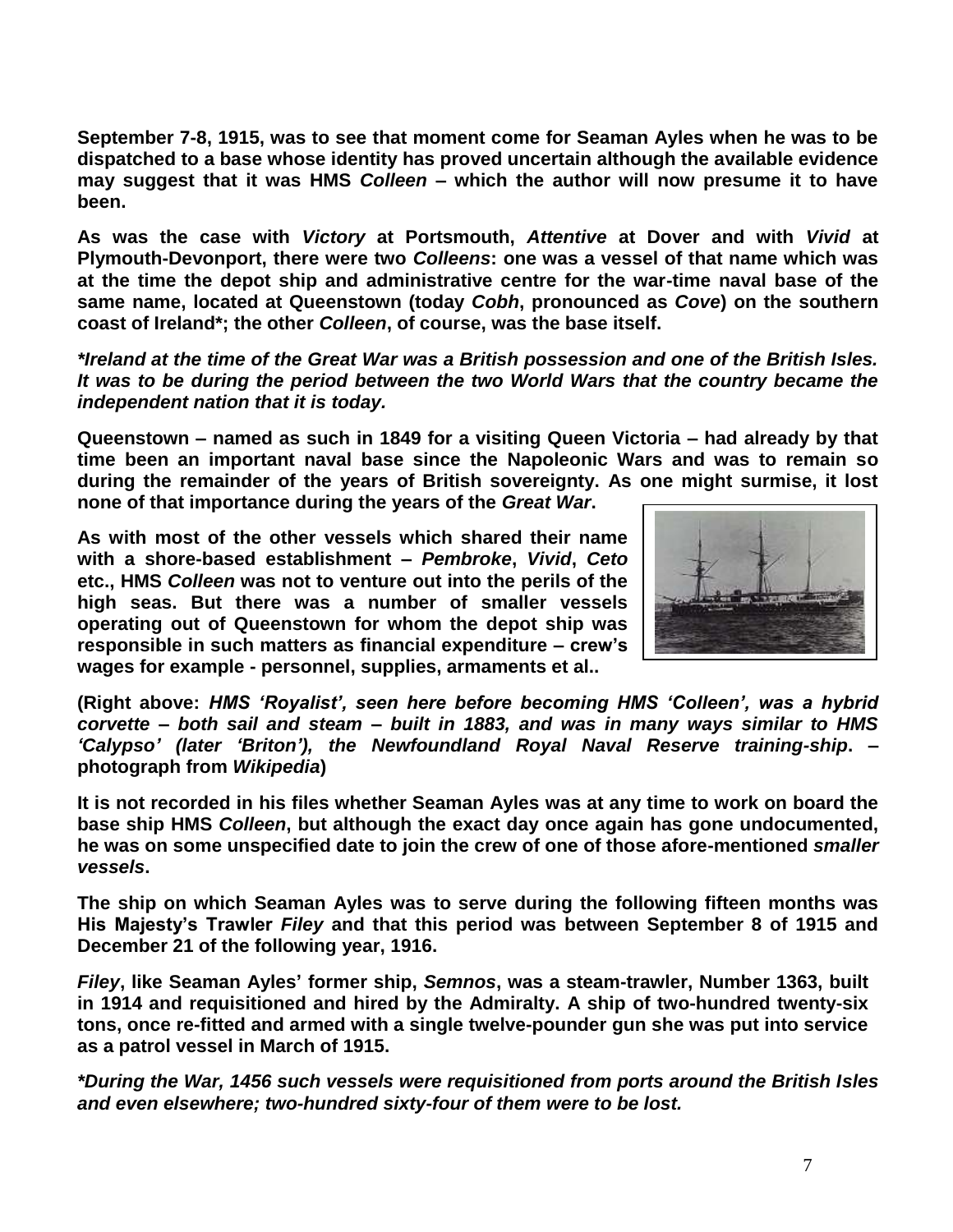**(Right below:** *A quick-firing naval twelve-pounder (the weight of the shell) and twelve hundred-weight (1200 lbs. the weight of the barrel and breech) gun, here seen adapted for use in 1941***. – taken at the Royal Artillery Museum** *'Firepower'***, Woolwich, in 2010)**

**Whether or not** *Filey* **was ever to fire that gun in anger has not been recorded as the one single incident occurring during her war-time career which was to draw the attention of the author of her brief biography was not military in nature. On October 2 of 1916 she was driven ashore by high winds and seas in Camusmore Bay, Tory Island, just off the coast of County Donegal. No lives were lost.** 

**The wreck was abandoned until the following year when she was salved to be re-acquired by the Admiralty a year later again.**

**Whether Seaman Ayles was on board** *Filey* **at the time appears not to have been recorded. Two months later on December 21 he left this posting and on December 22 was nominally on the books of HMS** *Pembroke.* **He had been granted leave back to Newfoundland and likely travelled during that last-mentioned period to meet the armed merchant cruiser which was to carry him homewards: HMS** *Laurentic***.**

**The ship was to sail from Birkenhead, a port adjacent to Liverpool, on January 23 with a reported four-hundred seventy-five\* persons on board as well as some forty tons of gold to buy munitions in North America.**

**(Right above:** *The photograph of 'Laurentic', likely seen here in peace-time as no guns are visible on her decks, is from the Naval-History.net web-site***)**

*\*While it is recorded that 'Laurentic' was carrying no passengers or troops, it should be remembered that some of those on board were returning home on leave.*

**While passing by the north-west coast of Ireland on the morning of January 25, the ship unexpectedly put into the small town of Buncrana in Lough Swilly (***Lough* **pronounced as in** *Loch Ness***) to put ashore several sick crew-members. At five o'clock on that same afternoon she was under way again.**

**She then passed through the protective boom at the entrance to Lough Swilly and gathered speed – it was apparently for her speed that she had been chosen to carry the gold as she could out-run most ships and any U-boat. She was barely three kilometres from the coast when she struck two German mines in quick succession and rapidly began to sink; to add to the difficulties, after the second explosion there was no power and thus no distress signal could be sent.**

**(continued)**



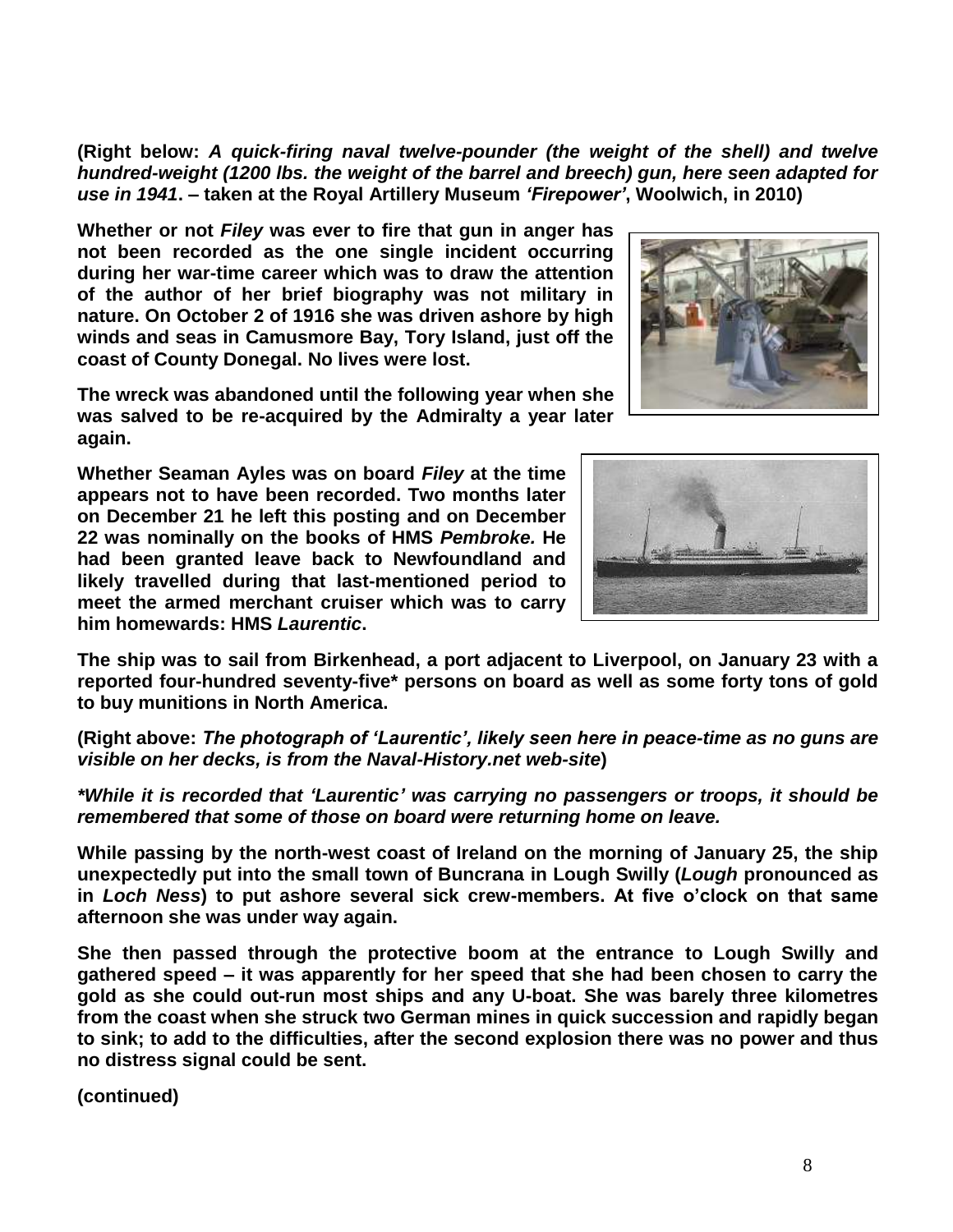**There was little time to lower the life-boats although apparently all on board** *Laurentic***, apart from perhaps some engine-room personnel who were already dead, were able to board them. It was to do them little good.**

**A snow-storm was blowing and most of the men were not clothed to resist it. Any help had to travel the length of the Lough and then through open seas to reach them. Apparently the nearest land could only be reached in the teeth of the gale that was blowing, a wind reckoned to be at minus twelve degrees, and the boats were filling with water. And those that eventually managed to land found themselves on the rocky, barren, uninhabited coast of Donegal.** 

**(Right above and right above:** *The Memorial to those who perished on that January 25 of 1916 during the sinking of HMS 'Laurentic'; and the churchyard of St. Mura of the Church of Ireland at Upper Fahan, Ireland, wherein stands the aforesaid Memorial and where many of the dead lie to this day* **– photographs from 2011)**

**Little wonder, perhaps, that of the four-hundred seventy-five on board** *Laurentic***, three-hundred fifty-four were to die.**

**The son of James Ayles, fisherman, and of Mary Ayles (née**  *Squires***\*) of Bonavista, Newfoundland, he was also brother to Clara, Elizabeth-Jane, George and to Augustus\*.**

*\*The couple was married in Bonavista on December 12, 1881.*

**(Right:** *The War Memorial in the community of Bonavista honours the sacrifice of Seaman Alexander Ayles***. – photograph from 2010(?))**

**Seaman Ayles was documented as having died in the…***sinking of HMS Laurentic***…on January 25 of the year 1917 at the age of twenty-eight: his date of birth in Bonavista, Newfoundland, June 7, 1888 (from the Newfoundland Birth Register) – although Royal Navy Records cite the date as having been June 28 of the same year.**

**(Right:** *This family memorial to the memory of Seaman Alexander Ayles stands in the United Church grounds in Bonavista.* **– photograph from 2010(?))**